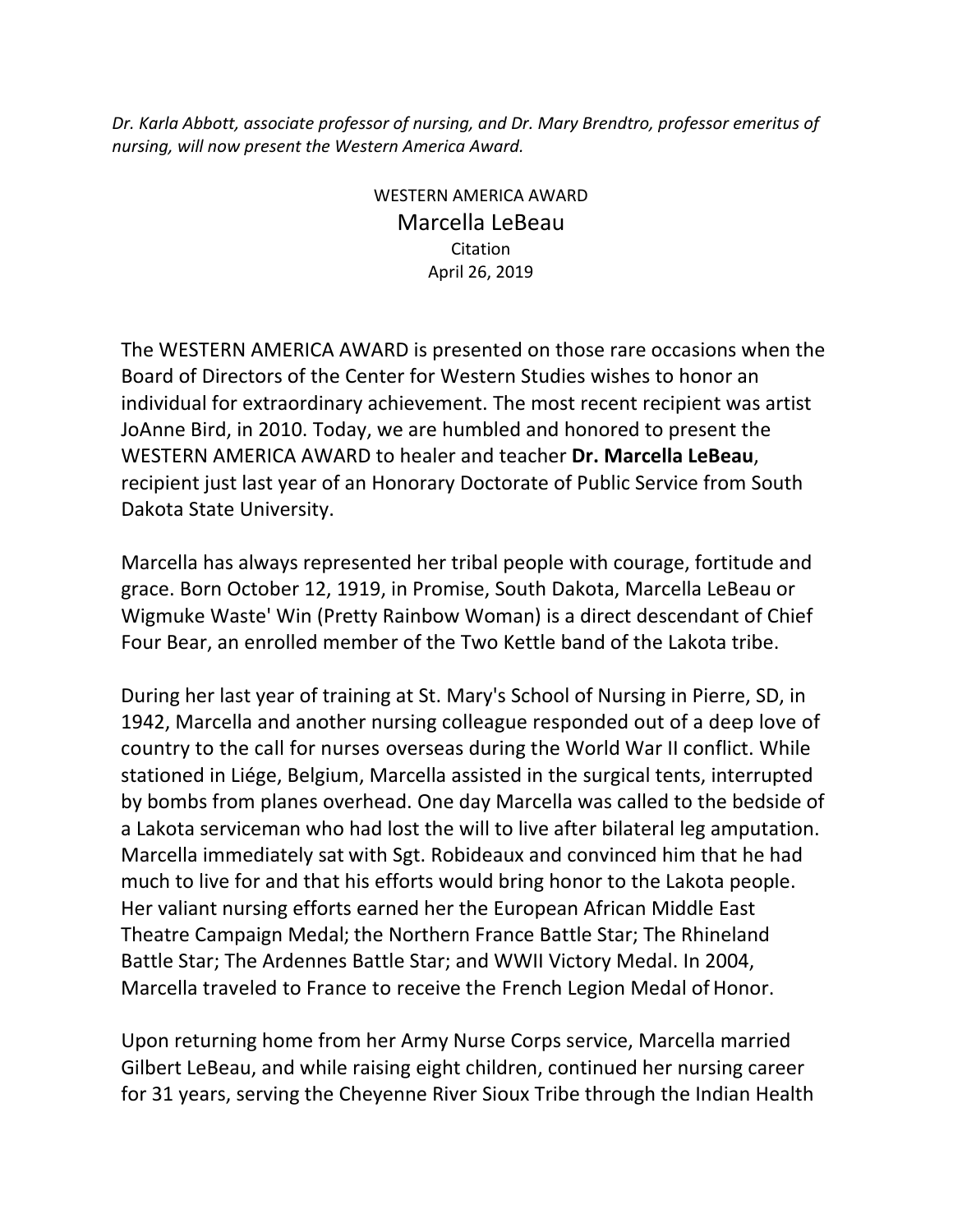Service. A staff nurse, Ophelia Swan Breisch, Karla Abbott's mother, stated that Marcella was extremely committed to her work:

"One time we were all working hard in the emergency room trying to save the lives of three car accident victims. The transport airplane flew low over the hospital to alert us to meet them with the patients at the airstrip. We were wondering how we could get these patients cared for and two of them to the airplane a mile away. All of a sudden, Marcella's arms were there beside me helping me to dress the wounds of one of the patients. I thought to myself, 'she has a family to care for and her shift ended three hours ago' but Marcella came back to the hospital when she heard the airplane."

Marcella believed that a strong involvement in the tribal health policies of Native American people was very important. She was elected to and served on the Cheyenne River Sioux Tribal Council from 1991-1995. During that time, she vehemently challenged the council members and the tribal chairman to implement a new health policy for the Tribal Council chambers, going so far as to don an air filtration mask and sitting gracefully for eight hours a day, further demonstrating the harmful effects of smoking. Her diligence in educating tribal community members was instrumental in passage of a "no-smoking" rule in Cheyenne River Sioux Tribal Council Chambers in 1992.

An example of her quiet strength and dedication to the mental health of all Native American people is Marcella's participation in the return of a Ghost Dance shirt from a museum in Scotland in 1999. Traveling to the City of Glasgow to testify and then bringing the Ghost Dance shirt to its final resting place in South Dakota was a great accomplishment for Marcella. Recently, she related that adventure for us here at the Dakota Conference.

Further treasuring her heritage, Marcella became the founding member of a chapter of North American Indian Women's Association (NIAWA) of South Dakota. Marcella is still an active member of that organization, which promotes professionalism of Native American women.

Expanding on reconciliation and the improved mental health of the Lakota people, Marcella partnered with Dr. Paul Carpenter, a cardiologist in Sioux